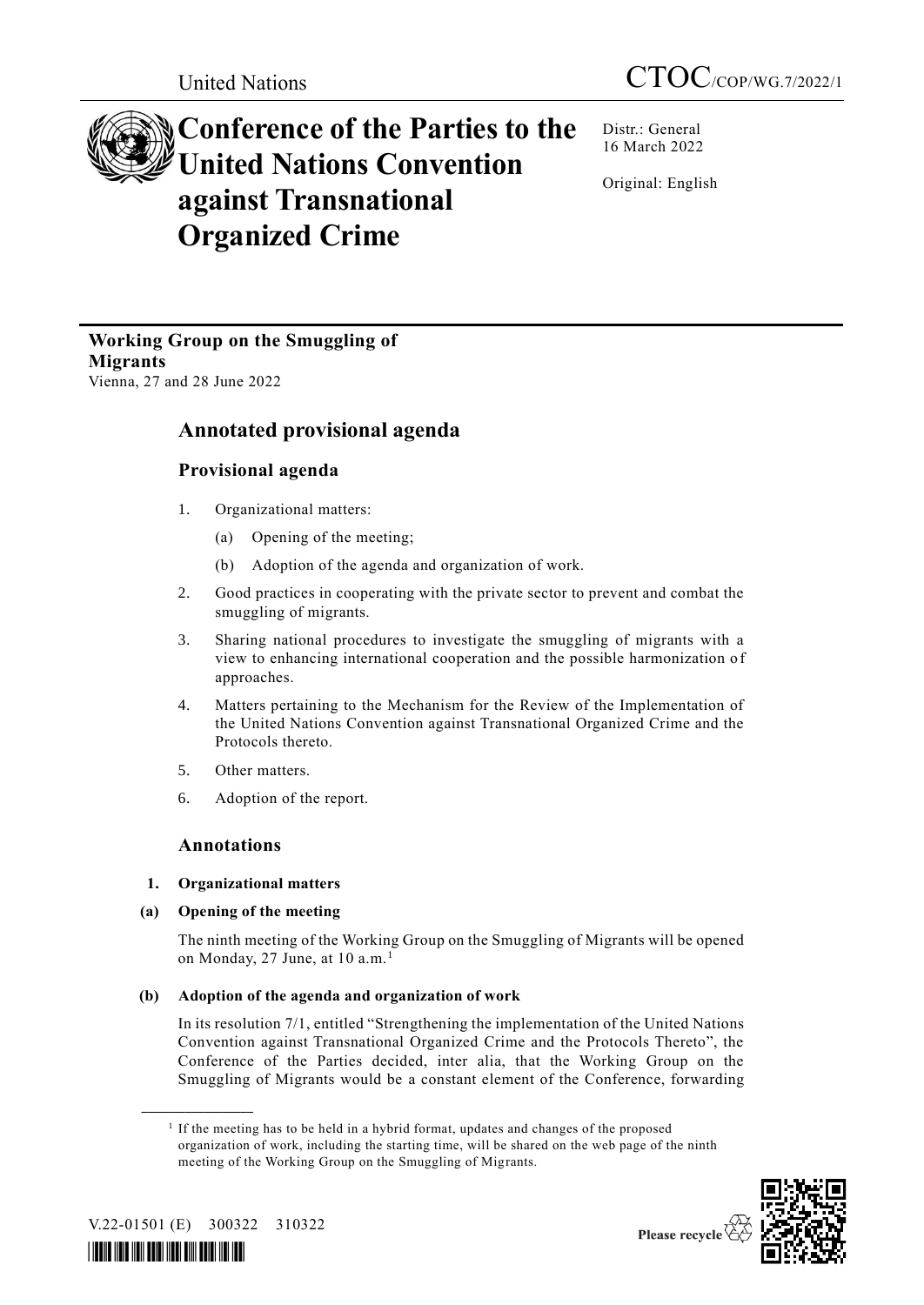its reports and recommendations to the Conference, and encouraged the Working Group to consider meeting on an annual basis, as needed, and to hold its meetings consecutively with other working groups of the Conference, in order to ensure the effective use of resources.

On 30 July 2021, the extended Bureau of the Conference agreed by means of a silence procedure on the meeting plan for 2022, including the dates for the ninth meeting of the Working Group on the Smuggling of Migrants, to be held in Vienna on 27 and 28 June 2022. On 2 March 2022, the extended Bureau agreed by means of a silence procedure the substantive topics of the meeting of the Working Group.

The proposed organization of work (see annex) was prepared in accordance with Conference resolution 7/1, in order to enable the Working Group to perform its mandated functions within the time and according to the conference services available to it. The resources available to the Working Group will permit the holding of four plenary meetings over two days, with interpretation into the six official languages of the United Nations.

#### *Impact of the coronavirus disease (COVID-19) pandemic on the organization of work and possible changes*

Owing to the impact of the ongoing coronavirus disease (COVID-19) pandemic, including travel restrictions, changes to the meeting format might become necessary on short notice, such as holding the meeting in a hybrid format that combines an inperson component with online participation. Owing to the time limitations necessitated by the use of a remote interpretation platform, the duration of hybrid meetings is restricted to two hours, and thus, if a hybrid format became necessary, a slight adjustment of the agenda would be required. The secretariat is monitoring the situation closely and will provide timely updates on the organization of work, subject to approval by the extended Bureau. Delegations are therefore advised to regularly consult the web page of the Working Group.

#### **2. Good practices in cooperating with the private sector to prevent and combat the smuggling of migrants**

While the principle of cooperation with the private sector to address the smuggling of migrants has been sporadically referred to, in a general way, in recommendations adopted by the Working Group between 2013 and 2019,<sup>2</sup> the Working Group has not yet addressed the subject in a dedicated manner.

For a focused discussion under this agenda item, the Working Group may wish to share best practices with a view to strengthening collaboration with the private sector to prevent and counter the smuggling of migrants. Private sector partners can potentially play a key role in supporting efforts to prevent, identify and report cases of migrant smuggling.

The Working Group may wish to discuss, among others, the role of shipping companies, Internet service providers and financial service providers, which may be particularly relevant to investigations and prosecutions of cases of migrant smuggling. For example, smugglers increasingly rely on social media platforms for both recruitment and follow-up arrangements, underlining the need for law enforcement authorities to collaborate with information technology companies and Internet service providers to release data relevant to investigations. In partnership with information technology vendors, financial service providers are also key partners in detecting migrant smuggling activities and the illicit proceeds those activities generate.

For its consideration of this agenda item, the Working Group will have before it a background paper prepared by the Secretariat on good practices in cooperating with the private sector to prevent and combat the smuggling of migrants.

**\_\_\_\_\_\_\_\_\_\_\_\_\_\_\_\_\_\_**

<sup>2</sup> See United Nations Office on Drugs and Crime, *Smuggling of Migrants: Compendium and Thematic Index of Recommendations, Resolutions and Decisions* (Vienna, 2021), p. 47.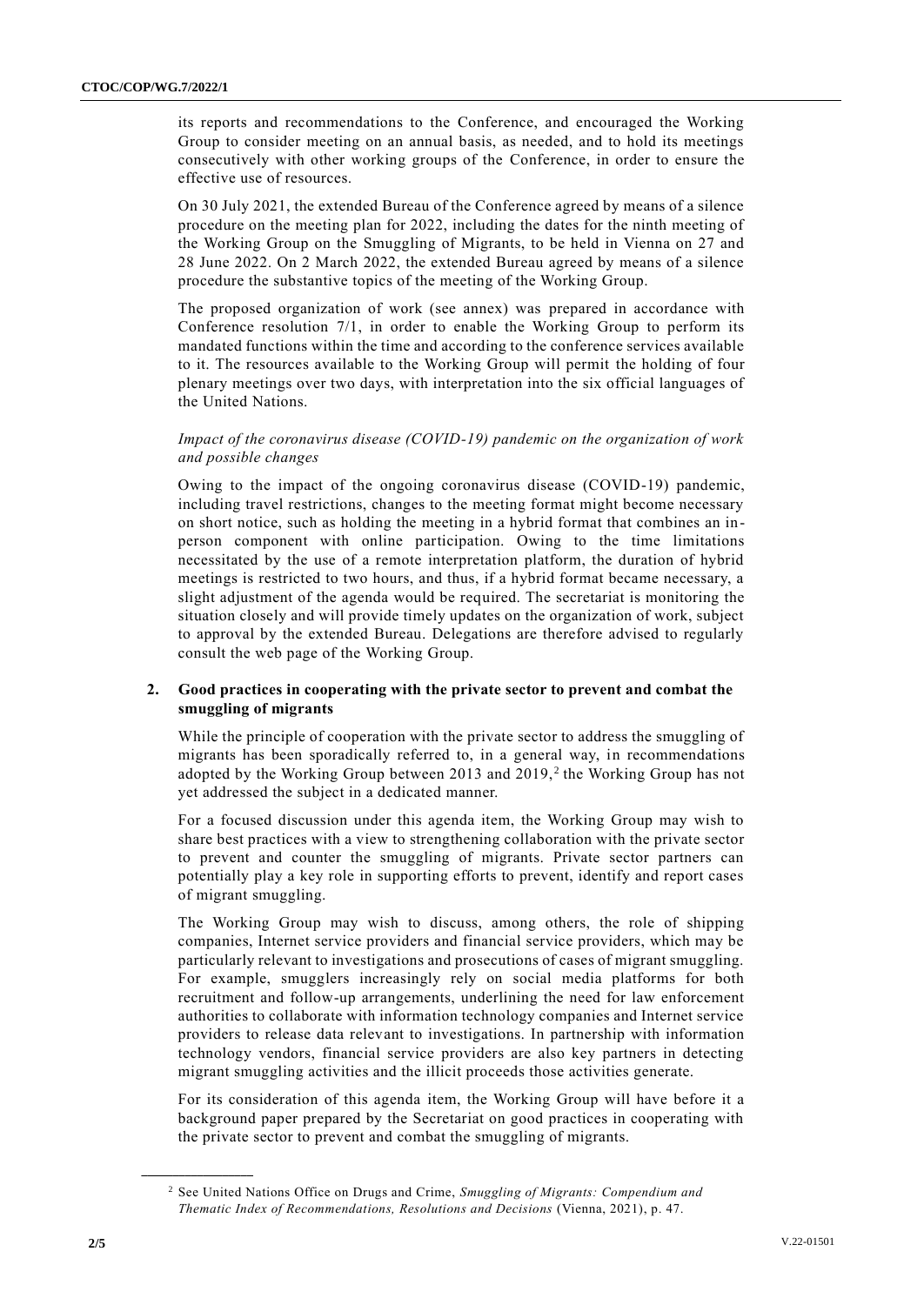#### **Documentation**

Background paper prepared by the Secretariat on good practices in cooperating with the private sector to prevent and combat the smuggling of migrants [\(CTOC/COP/WG.7/2022/2\)](http://undocs.org/CTOC/COP/WG.7/2022/2)

#### **3. Sharing national procedures to investigate the smuggling of migrants with a view to enhancing international cooperation and the possible harmonization of approaches**

At previous meetings, the Working Group partially addressed the subject of sharing national procedures to investigate the smuggling of migrants with a view to enhancing international cooperation and the possible harmonization of approaches, as part of broader discussions on challenges and promising practices in criminal justice responses to the smuggling of migrants. However, the differences that exist in the investigative responses of States to the smuggling of migrants have not yet been a focus of discussion and exchange in the Working Group.

Under this agenda item, the Working Group may wish to discuss challenges in investigating the smuggling of migrants, including how international cooperation is affected by limited cross-border knowledge and understanding of national procedures and investigatory approaches.

Expert delegates may wish to share up-to-date national practices and successes, including methodologies and approaches for detecting and investigating the smuggling of migrants, as well as examples of recent effective cross-border cooperation, the exchange of information and reliable and useful evidence -gathering, including through the use of new technologies, for the purpose of enabling investigations and criminal proceedings.

For its consideration of this agenda item, the Working Group will have before it a background paper prepared by the Secretariat on national procedures to investigate the smuggling of migrants with a view to enhancing international cooperation and the possible harmonization of approaches.

#### **Documentation**

Background paper prepared by the Secretariat on national procedures to investigate the smuggling of migrants with a view to enhancing international cooperation and the possible harmonization of approaches [\(CTOC/COP/WG.7/2022/3\)](http://undocs.org/CTOC/COP/WG.7/2022/3)

#### **4. Matters pertaining to the Mechanism for the Review of the Implementation of the United Nations Convention against Transnational Organized Crime and the Protocols thereto**

According to paragraph 12 of the procedures and rules for the functioning of the Mechanism for the Review of the Implementation of the United Nations Conventio n against Transnational Organized Crime and the Protocols thereto, the Conference and its working groups shall add the matter of the review process to their agendas as an item consistent with their areas of expertise and without prejudice to their respective existing mandates. Taking into consideration the progressive nature of the review, the content of the agendas and scheduling of the meetings of the working groups will be decided by the Conference or the extended Bureau in a timely manner. In order to ensure that the working groups may contribute to the Mechanism while also carrying out their respective existing mandates, each working group should dedicate no more than one agenda item per session to matters pertaining to the functioning of the review process.

While progress in the first phase of the Mechanism will not yet have been sufficient, by the time of the meeting of the Working Group, to enable a discussion of the outcomes, the agenda item is aimed at providing the Working Group with a short update on the current developments and progress with regard to the Mechanism and providing an opportunity for States parties to share their experiences so far.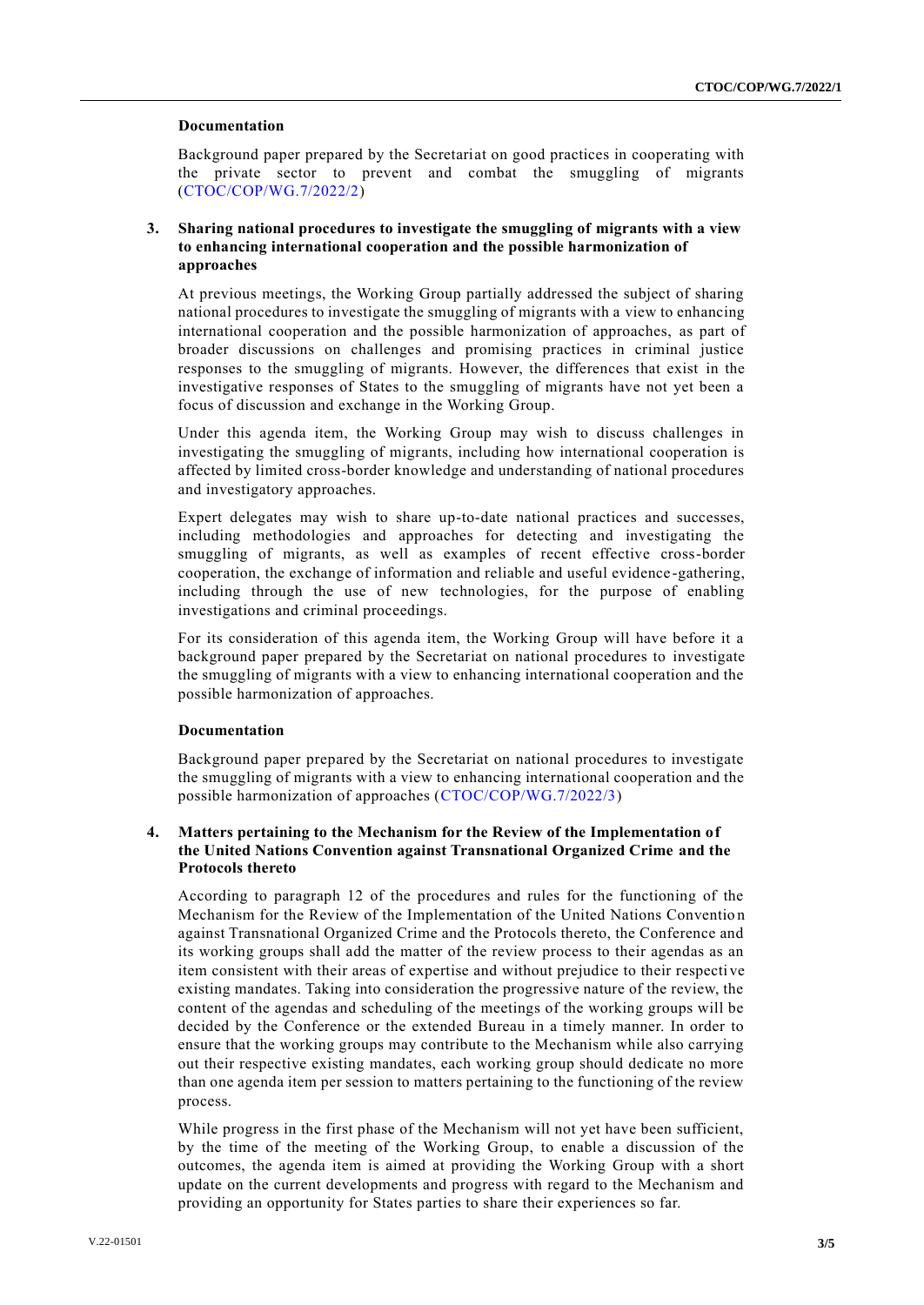No documentation regarding the item is currently foreseen.

#### **5. Other matters**

As no issues to be raised under agenda item 5 have come to the attention of the Secretariat, no documentation regarding the item is currently foreseen.

#### **6. Adoption of the report**

The Working Group is expected to adopt a report on its meeting, the draft of which will be prepared by the Secretariat.